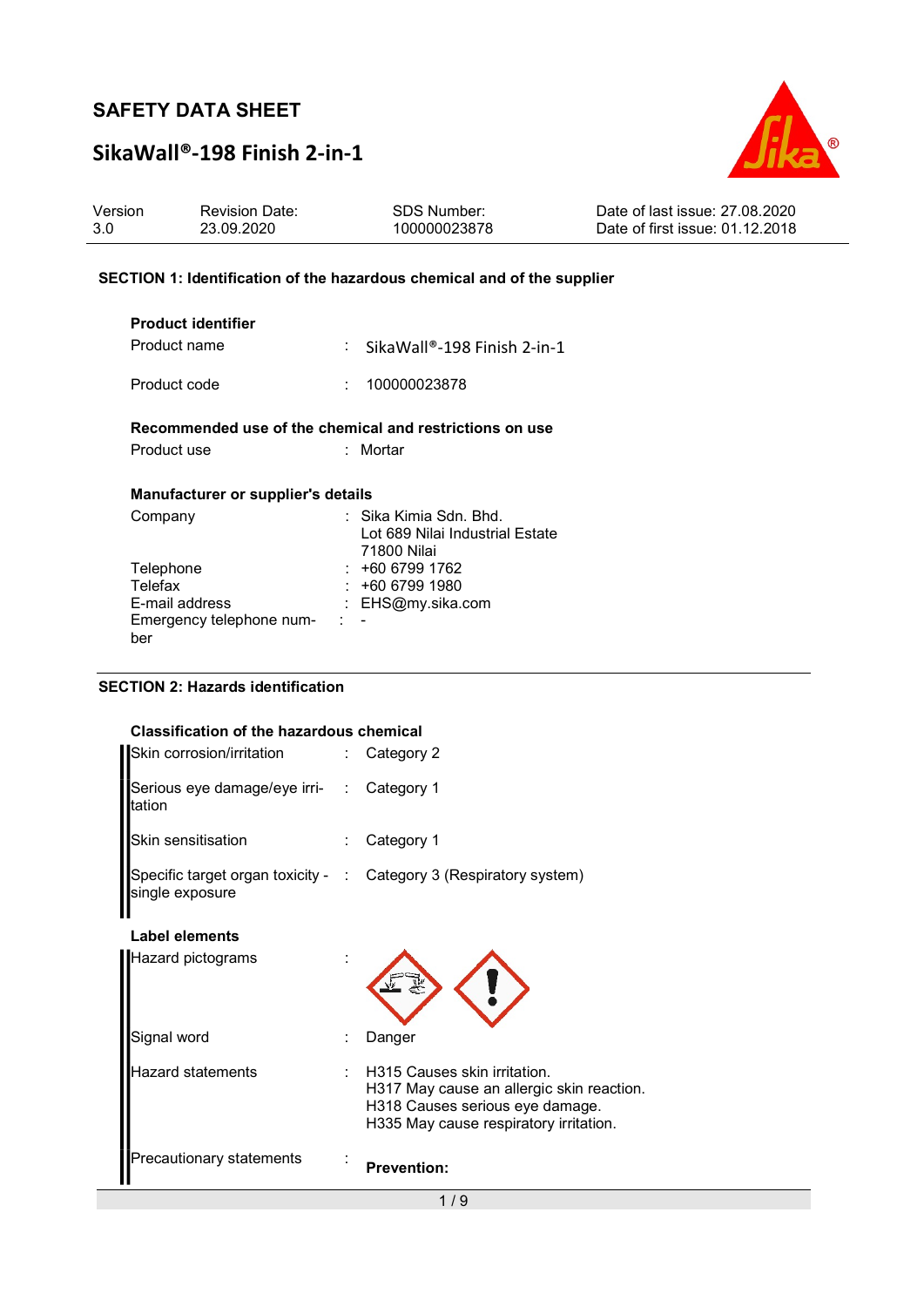# SikaWall®-198 Finish 2-in-1



| Version<br>3.0 | <b>Revision Date:</b><br>23.09.2020                 | <b>SDS Number:</b><br>100000023878                                   | Date of last issue: 27,08,2020<br>Date of first issue: 01.12.2018                                                                                                                                                                                                                                                                                                                                                                                       |
|----------------|-----------------------------------------------------|----------------------------------------------------------------------|---------------------------------------------------------------------------------------------------------------------------------------------------------------------------------------------------------------------------------------------------------------------------------------------------------------------------------------------------------------------------------------------------------------------------------------------------------|
|                |                                                     | P264 Wash skin thoroughly after handling.                            | P261 Avoid breathing dust/ fume/ gas/ mist/ vapours/ spray.<br>P280 Wear protective gloves/ eye protection/ face protection.                                                                                                                                                                                                                                                                                                                            |
|                |                                                     | <b>Response:</b><br>CENTER or doctor/ physician.<br>vice/ attention. | P304 + P340 + P312 IF INHALED: Remove victim to fresh air<br>and keep at rest in a position comfortable for breathing. Call a<br>POISON CENTER or doctor/ physician if you feel unwell.<br>P305 + P351 + P338 + P310 IF IN EYES: Rinse cautiously with<br>water for several minutes. Remove contact lenses, if present<br>and easy to do. Continue rinsing. Immediately call a POISON<br>P333 + P313 If skin irritation or rash occurs: Get medical ad- |
|                | Other hazards which do not result in classification |                                                                      |                                                                                                                                                                                                                                                                                                                                                                                                                                                         |

None known.

#### SECTION 3: Composition and information of the ingredients of the hazardous chemical

#### Substance / Mixture : Mixture

**Components** 

| Chemical name               | CAS-No.     | Concentration (% w/w) |
|-----------------------------|-------------|-----------------------|
| calcium carbonate           | $-471-34-1$ | $>= 60 - 5 = 100$     |
| Cement, portland, chemicals | 65997-15-1  | $>= 30 - 60$          |

#### SECTION 4: First aid measures

| General advice          | : Move out of dangerous area.<br>Consult a physician.<br>Show this safety data sheet to the doctor in attendance.                                                                                                                                                                                                       |  |  |  |  |
|-------------------------|-------------------------------------------------------------------------------------------------------------------------------------------------------------------------------------------------------------------------------------------------------------------------------------------------------------------------|--|--|--|--|
| If inhaled              | Move to fresh air.<br>Consult a physician after significant exposure.                                                                                                                                                                                                                                                   |  |  |  |  |
| In case of skin contact | $\therefore$ Take off contaminated clothing and shoes immediately.<br>Wash off with soap and plenty of water.<br>If symptoms persist, call a physician.                                                                                                                                                                 |  |  |  |  |
| In case of eye contact  | Small amounts splashed into eyes can cause irreversible tis-<br>sue damage and blindness.<br>In the case of contact with eyes, rinse immediately with plenty<br>of water and seek medical advice.<br>Continue rinsing eyes during transport to hospital.<br>Remove contact lenses.<br>Keep eye wide open while rinsing. |  |  |  |  |
| If swallowed            | $\therefore$ Clean mouth with water and drink afterwards plenty of water.<br>Do not give milk or alcoholic beverages.<br>Never give anything by mouth to an unconscious person.<br>Obtain medical attention.                                                                                                            |  |  |  |  |
| 2/9                     |                                                                                                                                                                                                                                                                                                                         |  |  |  |  |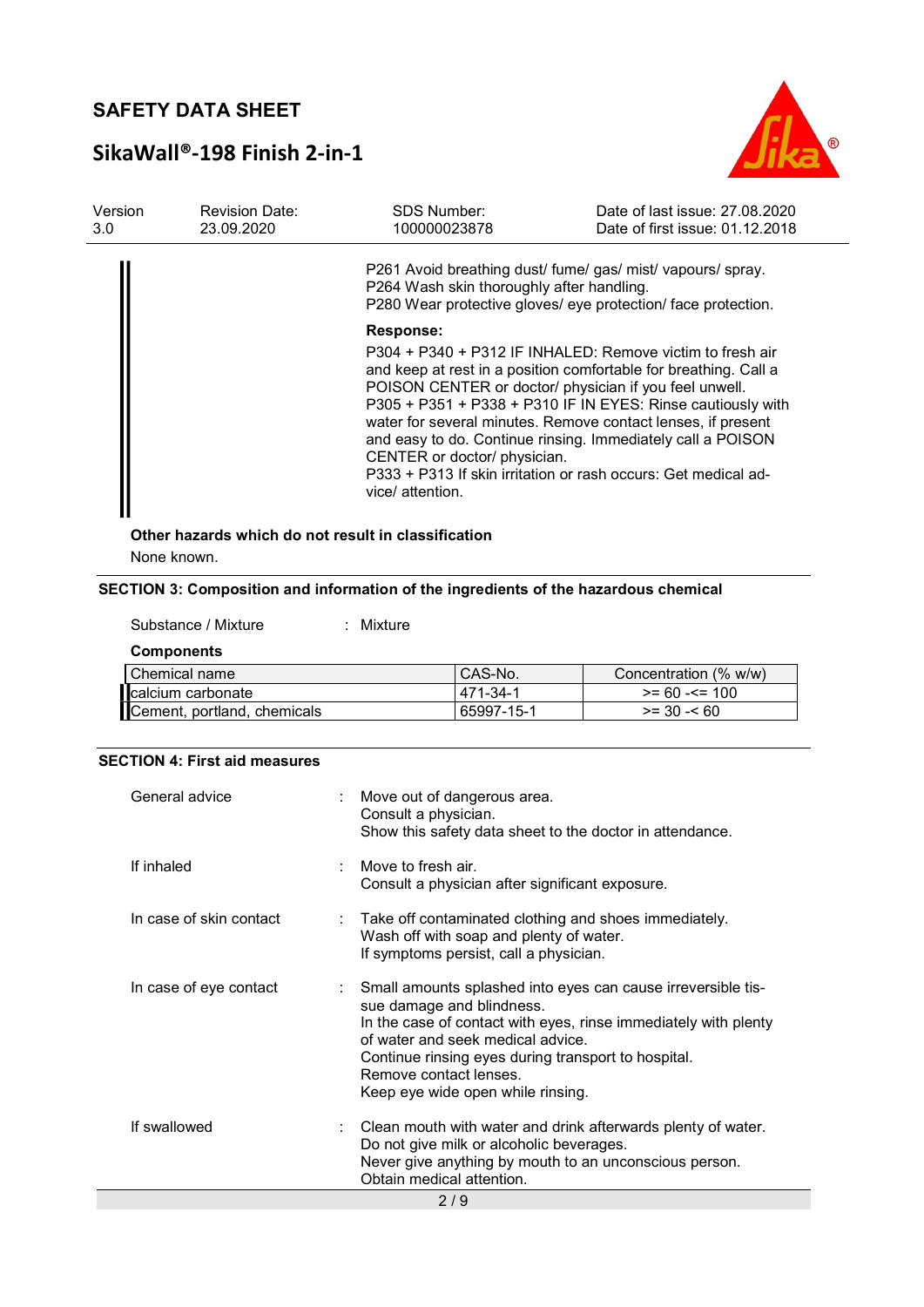# SikaWall®-198 Finish 2-in-1



| Version<br>3.0 | <b>Revision Date:</b><br>23.09.2020                               | SDS Number:<br>100000023878                                                                                                                                                                                                                                                                               | Date of last issue: 27.08.2020<br>Date of first issue: 01.12.2018                             |
|----------------|-------------------------------------------------------------------|-----------------------------------------------------------------------------------------------------------------------------------------------------------------------------------------------------------------------------------------------------------------------------------------------------------|-----------------------------------------------------------------------------------------------|
|                | Most important symptoms<br>and effects, both acute and<br>delayed | irritant effects<br>÷<br>sensitising effects<br>Cough<br>Respiratory disorder<br>Allergic reactions<br>Excessive lachrymation<br><b>Dermatitis</b><br>and symptoms.<br>Causes skin irritation.<br>May cause an allergic skin reaction.<br>Causes serious eye damage.<br>May cause respiratory irritation. | See Section 11 for more detailed information on health effects                                |
|                | Notes to physician                                                | Treat symptomatically.                                                                                                                                                                                                                                                                                    |                                                                                               |
|                | <b>SECTION 5: Firefighting measures</b>                           |                                                                                                                                                                                                                                                                                                           |                                                                                               |
|                | <b>Extinguishing media</b>                                        |                                                                                                                                                                                                                                                                                                           |                                                                                               |
|                | Suitable extinguishing media :                                    | cumstances and the surrounding environment.                                                                                                                                                                                                                                                               | Use extinguishing measures that are appropriate to local cir-                                 |
|                | Physicochemical hazards arising from the chemical                 |                                                                                                                                                                                                                                                                                                           |                                                                                               |
|                | ucts                                                              | Hazardous combustion prod- : No hazardous combustion products are known                                                                                                                                                                                                                                   |                                                                                               |
|                |                                                                   | Special protective equipment and precautions for fire-fighters                                                                                                                                                                                                                                            |                                                                                               |
|                | for firefighters                                                  |                                                                                                                                                                                                                                                                                                           | Special protective equipment : In the event of fire, wear self-contained breathing apparatus. |
|                | Specific extinguishing meth-<br>:<br>ods                          | Standard procedure for chemical fires.                                                                                                                                                                                                                                                                    |                                                                                               |
|                | <b>SECTION 6: Accidental release measures</b>                     |                                                                                                                                                                                                                                                                                                           |                                                                                               |

| Personal precautions, protec-<br>tive equipment and emer-<br>gency procedures | Use personal protective equipment.<br>Avoid breathing dust.<br>Deny access to unprotected persons.       |
|-------------------------------------------------------------------------------|----------------------------------------------------------------------------------------------------------|
| Environmental precautions                                                     | : Do not flush into surface water or sanitary sewer system.                                              |
| Methods and materials for<br>containment and cleaning up                      | Pick up and arrange disposal without creating dust.<br>Keep in suitable, closed containers for disposal. |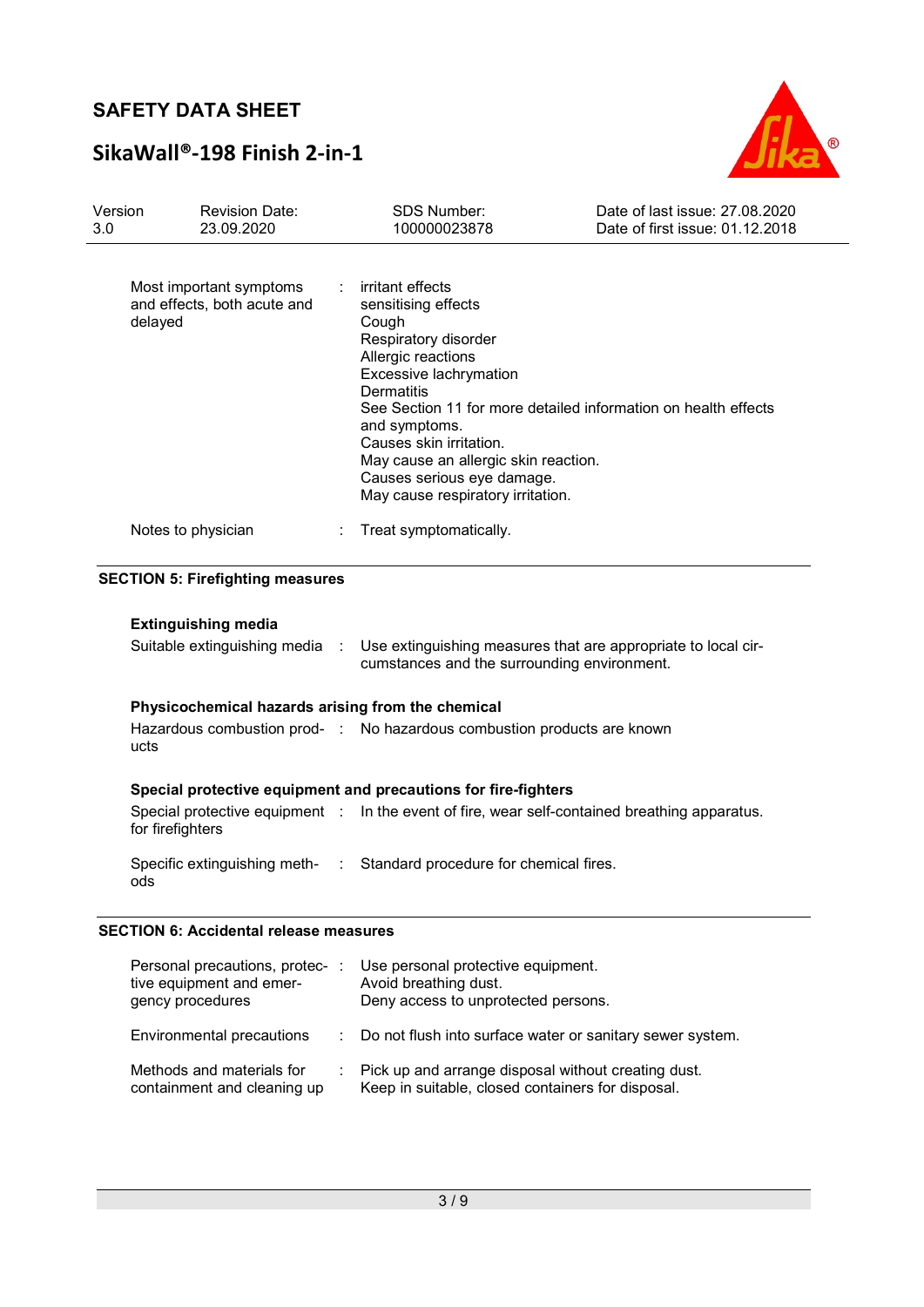# SikaWall®-198 Finish 2-in-1



| Version | <b>Revision Date:</b> | SDS Number:  | Date of last issue: 27,08,2020  |
|---------|-----------------------|--------------|---------------------------------|
| 3.0     | 23.09.2020            | 100000023878 | Date of first issue: 01.12.2018 |

#### SECTION 7: Handling and storage

#### Handling

|                                                              | <b>Precautions for safe handling</b> |                                                                                                                                                                                                                                                                                                                                                                                                                                                                                                                                                                              |  |  |  |  |  |  |
|--------------------------------------------------------------|--------------------------------------|------------------------------------------------------------------------------------------------------------------------------------------------------------------------------------------------------------------------------------------------------------------------------------------------------------------------------------------------------------------------------------------------------------------------------------------------------------------------------------------------------------------------------------------------------------------------------|--|--|--|--|--|--|
| Advice on protection against :<br>fire and explosion         |                                      | Avoid dust formation.<br>Provide appropriate exhaust ventilation at places where dust<br>is formed.                                                                                                                                                                                                                                                                                                                                                                                                                                                                          |  |  |  |  |  |  |
| Advice on safe handling                                      | $\mathbb{R}^n$                       | Do not breathe vapours/dust.<br>Avoid exceeding the given occupational exposure limits (see<br>section 8).<br>Do not get in eyes, on skin, or on clothing.<br>For personal protection see section 8.<br>Persons with a history of skin sensitisation problems or asth-<br>ma, allergies, chronic or recurrent respiratory disease should<br>not be employed in any process in which this mixture is being<br>used.<br>Smoking, eating and drinking should be prohibited in the ap-<br>plication area.<br>Follow standard hygiene measures when handling chemical<br>products |  |  |  |  |  |  |
| <b>Storage</b>                                               |                                      |                                                                                                                                                                                                                                                                                                                                                                                                                                                                                                                                                                              |  |  |  |  |  |  |
| Conditions for safe storage, including any incompatibilities |                                      |                                                                                                                                                                                                                                                                                                                                                                                                                                                                                                                                                                              |  |  |  |  |  |  |

| Conditions for safe storage                   | Store in original container.<br>Keep in a well-ventilated place.<br>Observe label precautions.<br>Store in accordance with local regulations. |
|-----------------------------------------------|-----------------------------------------------------------------------------------------------------------------------------------------------|
| Further information on stor-<br>age stability | $:$ Keep in a dry place.<br>No decomposition if stored and applied as directed.                                                               |

#### SECTION 8: Exposure controls and personal protection

#### Control parameters

| Components                  | CAS-No.                                                                                                       | Value type<br>(Form of<br>exposure) | Control parame-<br>ters / Permissible<br>concentration | <b>Basis</b>  |
|-----------------------------|---------------------------------------------------------------------------------------------------------------|-------------------------------------|--------------------------------------------------------|---------------|
| calcium carbonate           | 471-34-1                                                                                                      | TWA (partic-<br>ulate)              | 10 mg/m $3$<br>(Calcium car-<br>bonate)                | <b>MY PEL</b> |
|                             | Further information: The value is for particulate matter containing<br>no asbestos and <1% crystalline silica |                                     |                                                        |               |
| Cement, portland, chemicals | 65997-15-1                                                                                                    | <b>TWA</b>                          | 10 mg/m $3$                                            | <b>MY PEL</b> |
|                             |                                                                                                               | PEL (Respir-<br>able dust)          | $5 \text{ mg/m}$                                       | <b>MY PEL</b> |
|                             |                                                                                                               | PEL (Total<br>dust)                 | 10 mg/m $3$                                            | <b>MY PEL</b> |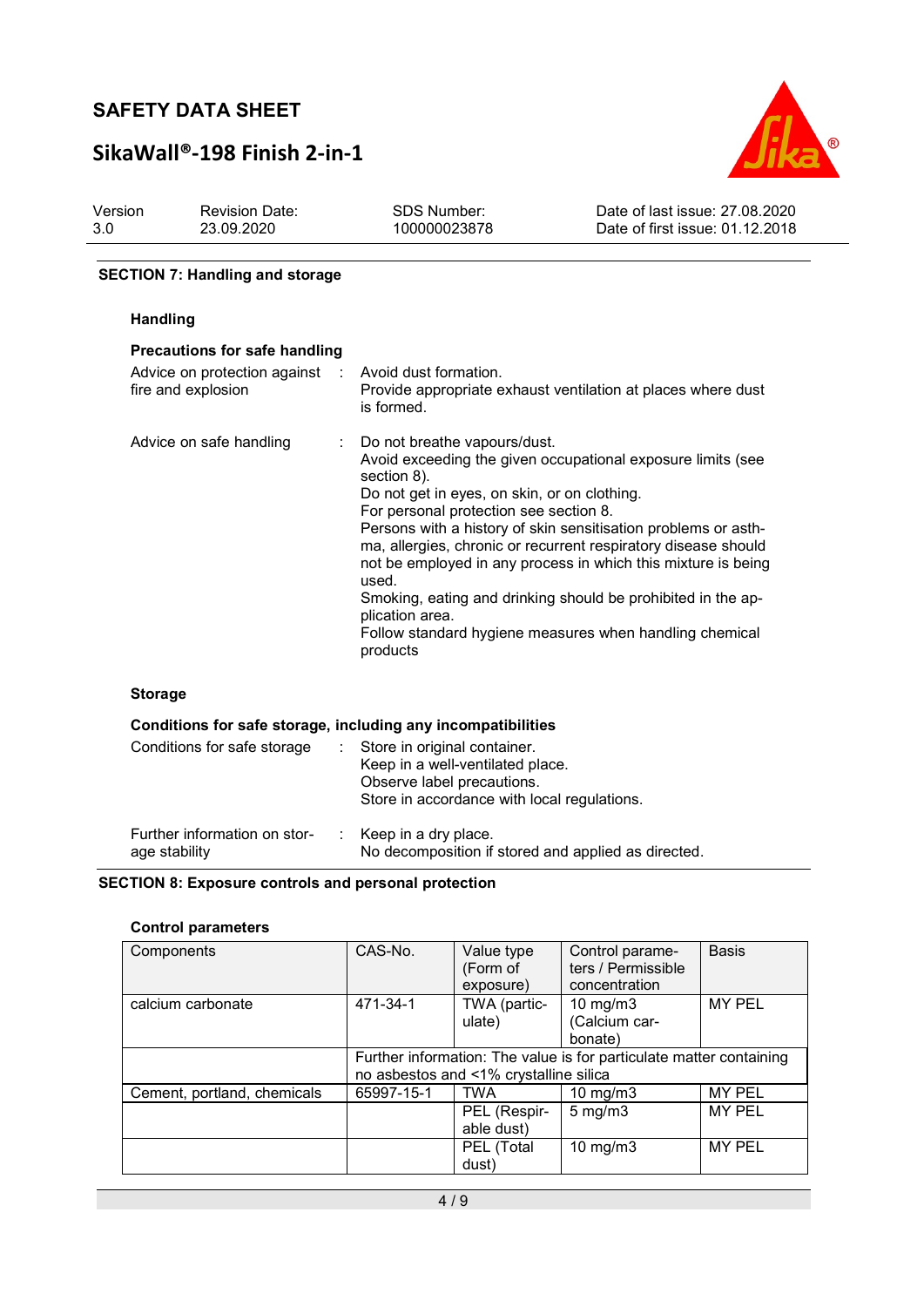# B

# SikaWall®-198 Finish 2-in-1

| Version<br>3.0 | <b>Revision Date:</b><br>23.09.2020                                   | <b>SDS Number:</b><br>100000023878                                                     |                                            | Date of last issue: 27.08.2020<br>Date of first issue: 01.12.2018                                                                                                                                                                                                                                                                                                                       |              |
|----------------|-----------------------------------------------------------------------|----------------------------------------------------------------------------------------|--------------------------------------------|-----------------------------------------------------------------------------------------------------------------------------------------------------------------------------------------------------------------------------------------------------------------------------------------------------------------------------------------------------------------------------------------|--------------|
|                |                                                                       | ter)                                                                                   | TWA (Res-<br>pirable par-<br>ticulate mat- | 1 $mg/m3$                                                                                                                                                                                                                                                                                                                                                                               | <b>ACGIH</b> |
|                | Individual protection measures, such as personal protective equipment |                                                                                        |                                            |                                                                                                                                                                                                                                                                                                                                                                                         |              |
|                | Eye/face protection                                                   |                                                                                        |                                            | Safety eyewear complying with an approved standard should<br>be used when a risk assessment indicates this is necessary.                                                                                                                                                                                                                                                                |              |
|                | Skin protection                                                       | cific work-place.                                                                      |                                            | Choose body protection in relation to its type, to the concen-<br>tration and amount of dangerous substances, and to the spe-                                                                                                                                                                                                                                                           |              |
|                | Respiratory protection                                                | imum expected contaminant concentration<br>contained breathing apparatus must be used. |                                            | Use respiratory protection unless adequate local exhaust<br>ventilation is provided or exposure assessment demonstrates<br>that exposures are within recommended exposure guidelines.<br>The filter class for the respirator must be suitable for the max-<br>(gas/vapour/aerosol/particulates) that may arise when han-<br>dling the product. If this concentration is exceeded, self- |              |
|                | Hygiene measures                                                      | practice.<br>When using do not eat or drink.<br>When using do not smoke.               |                                            | Handle in accordance with good industrial hygiene and safety<br>Wash hands before breaks and at the end of workday.                                                                                                                                                                                                                                                                     |              |

## SECTION 9: Physical and chemical properties

| Appearance                                                   |    | powder            |
|--------------------------------------------------------------|----|-------------------|
| Colour                                                       |    | grey              |
| Odour                                                        |    | characteristic    |
| Odour Threshold                                              |    | No data available |
| рH                                                           |    | Not applicable    |
| Melting point/range / Freezing : No data available<br>point  |    |                   |
| Boiling point/boiling range                                  |    | No data available |
| Flash point                                                  |    | Not applicable    |
| Evaporation rate                                             | ۰. | No data available |
| Flammability (solid, gas)                                    | t. | No data available |
| Upper explosion limit / Upper $\;\;$ :<br>flammability limit |    | No data available |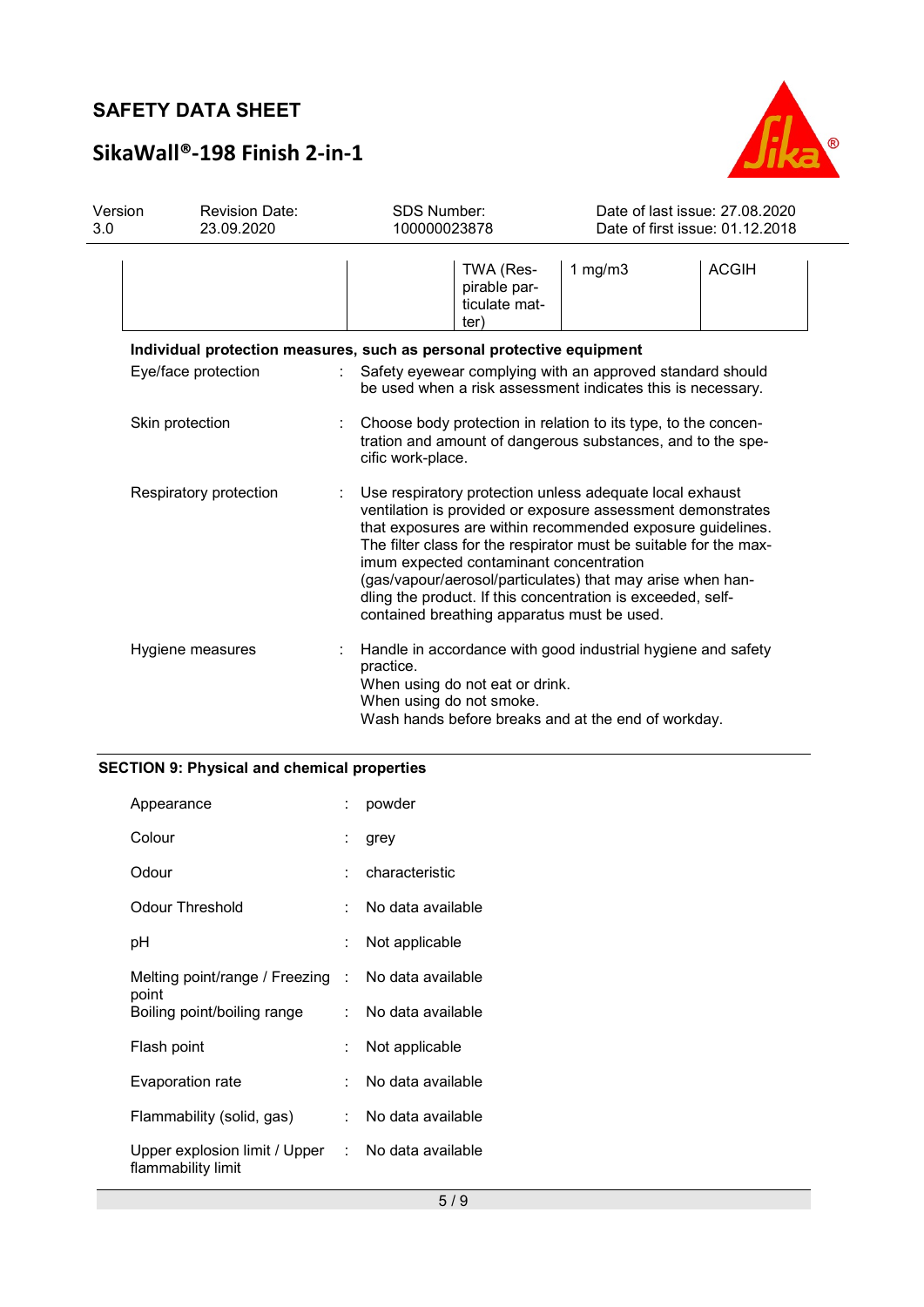# SikaWall®-198 Finish 2-in-1



| Version<br>3.0 | <b>Revision Date:</b><br>23.09.2020                 |                      | SDS Number:<br>100000023878    | Date of last issue: 27.08.2020<br>Date of first issue: 01.12.2018 |
|----------------|-----------------------------------------------------|----------------------|--------------------------------|-------------------------------------------------------------------|
|                | Lower explosion limit / Lower<br>flammability limit | <b>COL</b>           | No data available              |                                                                   |
|                | Vapour pressure                                     |                      | No data available              |                                                                   |
|                | Relative vapour density                             | $\ddot{\phantom{a}}$ | No data available              |                                                                   |
|                | Density                                             |                      | ca. 1.04 g/cm3 (20 °C (68 °F)) |                                                                   |
|                | Solubility(ies)<br>Water solubility                 |                      | soluble                        |                                                                   |
|                | Solubility in other solvents                        | ÷                    | No data available              |                                                                   |
|                | Partition coefficient: n-<br>octanol/water          |                      | No data available              |                                                                   |
|                | Auto-ignition temperature                           |                      | No data available              |                                                                   |
|                | Decomposition temperature                           | $\ddot{\phantom{a}}$ | No data available              |                                                                   |
|                | Viscosity<br>Viscosity, dynamic                     |                      | No data available              |                                                                   |
|                | Viscosity, kinematic                                |                      | Not applicable                 |                                                                   |
|                | <b>Explosive properties</b>                         |                      | No data available              |                                                                   |
|                | Oxidizing properties                                |                      | No data available              |                                                                   |

## SECTION 10: Stability and reactivity

| Reactivity                                | ÷  | No dangerous reaction known under conditions of normal use. |
|-------------------------------------------|----|-------------------------------------------------------------|
| Chemical stability                        | ÷. | The product is chemically stable.                           |
| Possibility of hazardous reac- :<br>tions |    | No hazards to be specially mentioned.                       |
| Conditions to avoid                       |    | No data available                                           |
| Incompatible materials                    |    | No data available                                           |

No decomposition if stored and applied as directed.

## SECTION 11: Toxicological information

Information on likely routes of : None known. exposure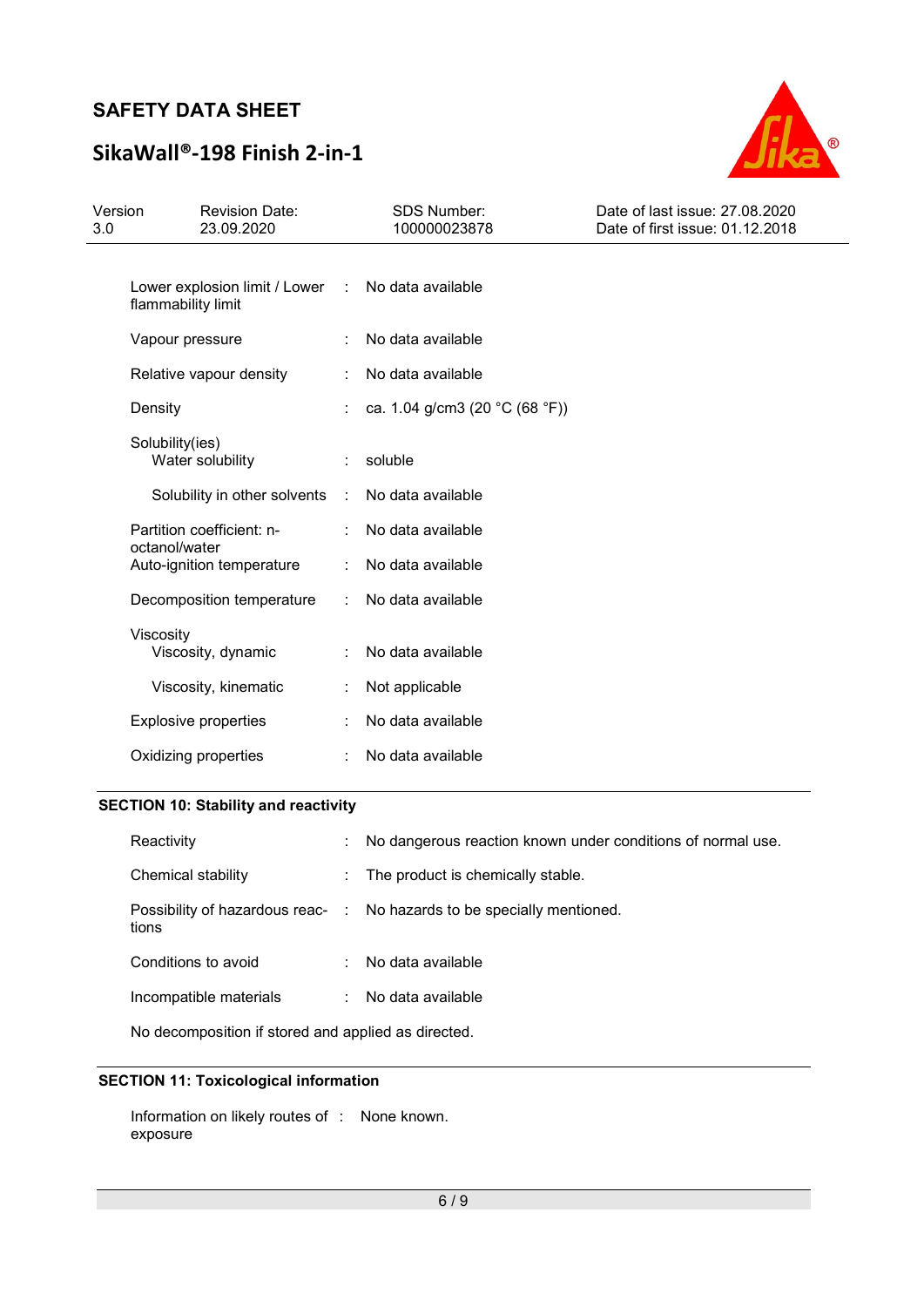# SikaWall®-198 Finish 2-in-1



| Version | <b>Revision Date:</b> | SDS Number:  | Date of last issue: 27,08,2020  |
|---------|-----------------------|--------------|---------------------------------|
| 3.0     | 23.09.2020            | 100000023878 | Date of first issue: 01.12.2018 |

#### Acute toxicity

Not classified based on available information.

Skin corrosion/irritation Causes skin irritation.

Serious eye damage/eye irritation Causes serious eye damage.

#### Respiratory or skin sensitisation

#### Skin sensitisation

May cause an allergic skin reaction.

#### Respiratory sensitisation

Not classified based on available information.

Germ cell mutagenicity Not classified based on available information.

**Carcinogenicity** Not classified based on available information.

#### Reproductive toxicity

Not classified based on available information.

## STOT - single exposure

May cause respiratory irritation.

#### STOT - repeated exposure Not classified based on available information.

Aspiration toxicity

Not classified based on available information.

#### SECTION 12: Ecological information

## **Ecotoxicity** No data available Persistence and degradability No data available Bioaccumulative potential No data available

Mobility in soil No data available

#### Other adverse effects

#### Product:

mation

Additional ecological infor-: There is no data available for this product.

7 / 9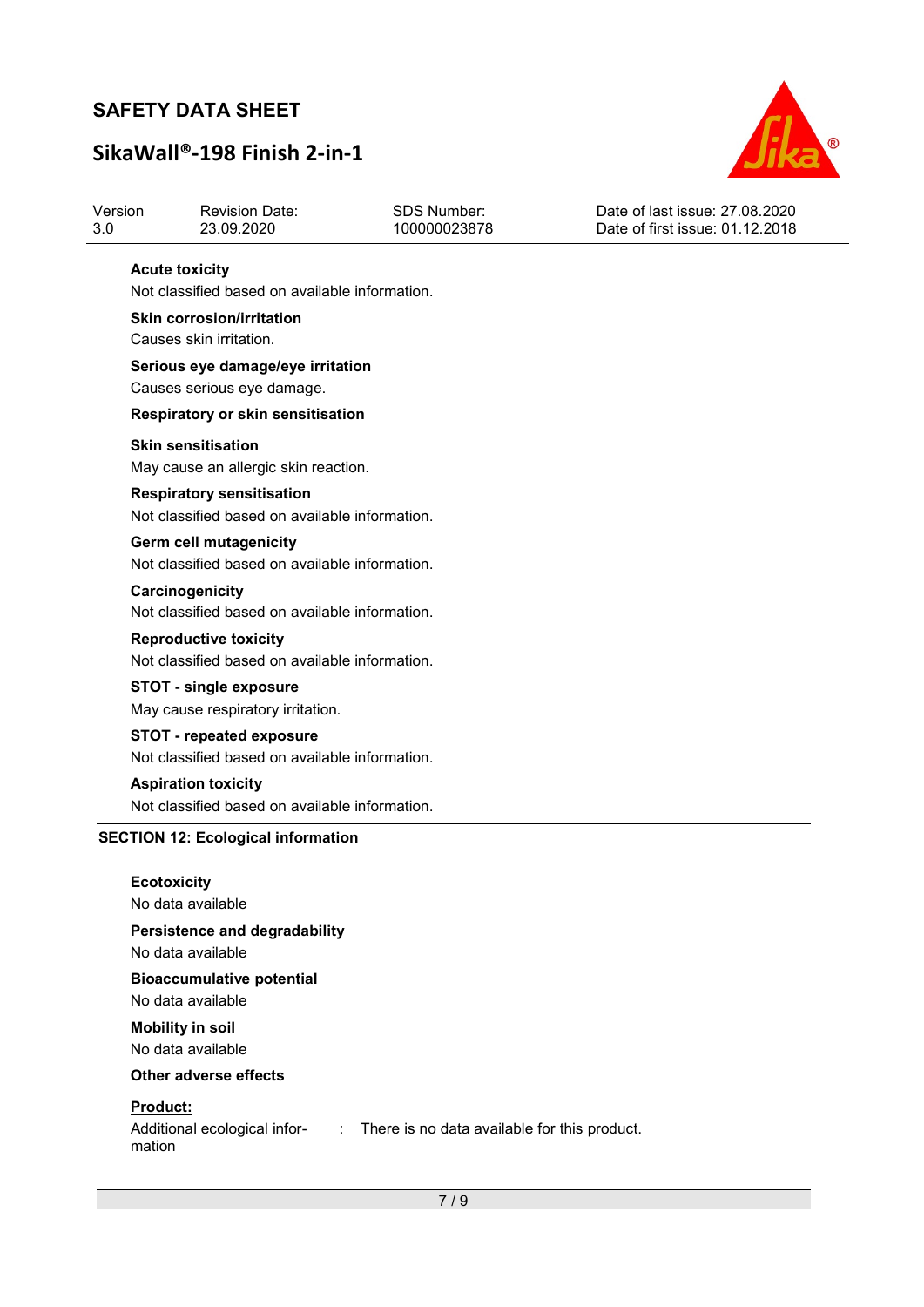## SikaWall®-198 Finish 2-in-1



| Version | <b>Revision Date:</b> | .SDS Number: | Date of last issue: 27,08,2020  |
|---------|-----------------------|--------------|---------------------------------|
| 3.0     | 23.09.2020            | 100000023878 | Date of first issue: 01.12.2018 |
|         |                       |              |                                 |

#### SECTION 13: Disposal information

| <b>Disposal methods</b> |                                                                                                                                      |
|-------------------------|--------------------------------------------------------------------------------------------------------------------------------------|
| Waste from residues     | Do not contaminate ponds, waterways or ditches with chemi-<br>cal or used container.<br>Send to a licensed waste management company. |
| Contaminated packaging  | Empty remaining contents.<br>Dispose of as unused product.<br>Do not re-use empty containers.                                        |

#### SECTION 14: Transport information

#### International Regulations

#### UNRTDG

Not regulated as a dangerous good

#### IATA-DGR

Not regulated as a dangerous good

#### IMDG-Code

Not regulated as a dangerous good

Transport in bulk according to Annex II of MARPOL 73/78 and the IBC Code

Not applicable for product as supplied.

#### SECTION 15: Regulatory information

#### Safety, health, and environmental regulations specific for the hazardous chemical

Occupational Safety and Health (Classification, Labelling and Safety Data Sheet of Hazardous Chemicals) Regulations 2013. Occupational Safety and Health (Use and Standards of Exposure of Chemicals Hazardous to Health)

Regulations 2000.

International Chemical Weapons Convention (CWC) Schedules of Toxic Chemicals and Precursors : Not applicable

## Date format : dd.mm.yyyy Full text of other abbreviations ACGIH : USA. ACGIH Threshold Limit Values (TLV)<br>MY PEL : Malavsia. Occupational Safety and Health (I Malaysia. Occupational Safety and Health (Use and Standards of Exposure of Chemicals Hazardous to Health) Regulations 2000. MY PEL **1988** : Malaysia. Factories and Machinery (Mineral Dust) Regulations

### SECTION 16: Other information